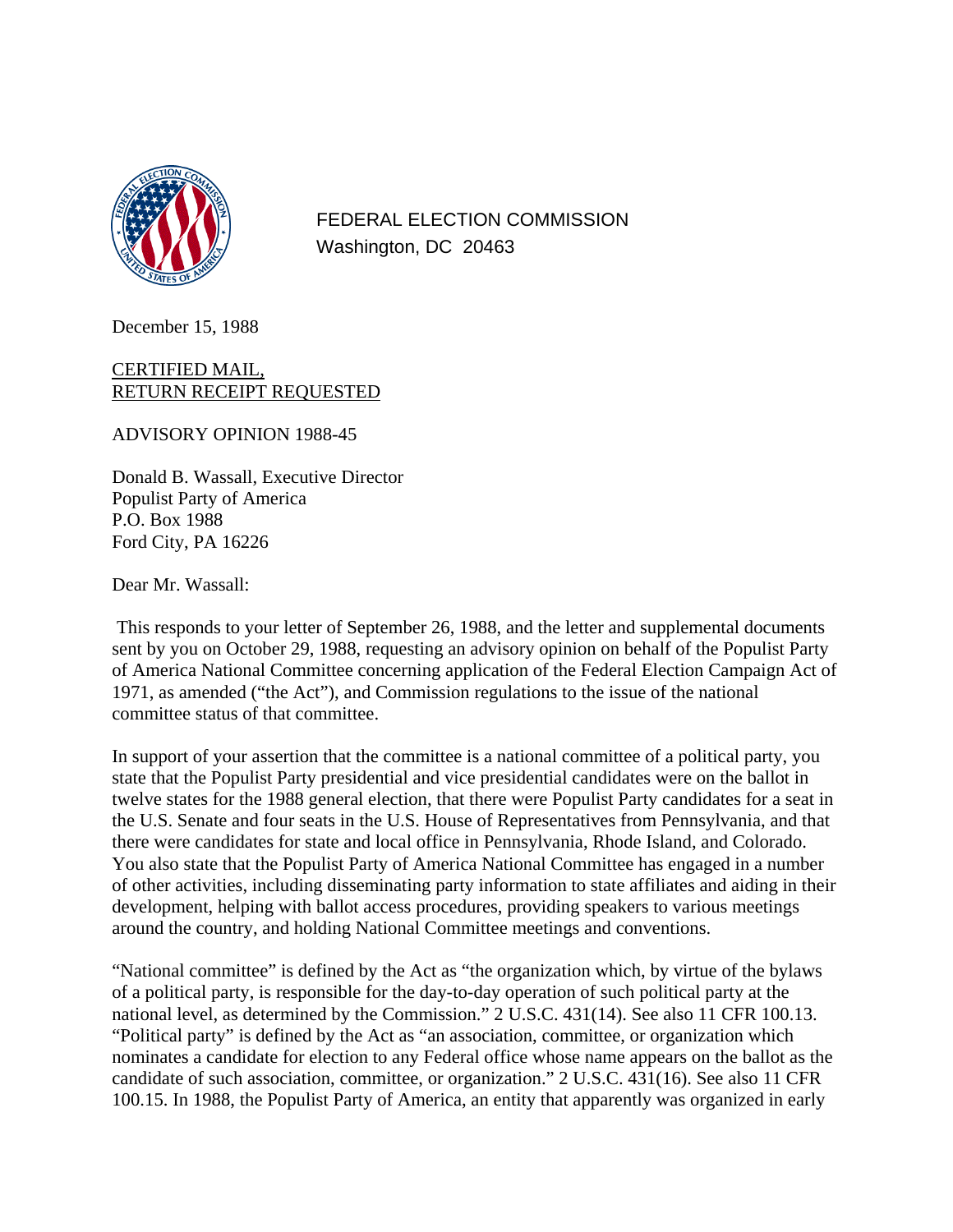1987, nominated presidential and vice presidential candidates who appeared on the ballot as Populists in nine states.<sup>1</sup> In addition, the Pennsylvania state affiliate placed five Federal candidates on the ballot as Populists. In view of these facts, the Populist Party of America would be regarded as a political party under the Act. See Advisory Opinions 1980-121, 1980-96, and 1980-3.

The Commission has applied a number of criteria aimed at determining whether a committee has demonstrated that it is engaged in sufficient activity on a national level to qualify as a national committee of a political party. A committee demonstrates that it is a national committee of a political party by nominating candidates for various Federal offices in numerous states; by engaging in certain activities on an ongoing basis (rather than with respect to a particular election) such as supporting voter registration and get-out-the-vote drives, providing speakers, and organizing volunteer workers; and by publicizing issues of importance to the party and its adherents throughout the nation. Other indicia include the holding of a national convention, the establishment of a national office, and the establishment of state affiliates. See Advisory Opinions 1980-131, 1980-121, 1980-96, 1980-3, 1978-58, 1976-95, and 1975-129.

Documentation provided by the Populist Party of America indicates that the Populist Party of America has held three national conventions, including an initial convention in March, 1987, where it adopted by-laws. At conventions in September, 1987, and March, 1988, the party nominated candidates for President and Vice President.<sup>2</sup> The by-laws provide for a nominating meeting or convention every presidential election year and a national committee meeting at the beginning of March each year. The party prints a monthly magazine known as The Populist Observer which contains news of the activities of the national party organization and state party affiliates, including organizing activities and speeches by Populist Party leaders to state meetings. The Observer also contains articles and news items pertaining to public issues of interest to the Populist Party of America. Articles in The Observer and copies of letters from the national chairman and the executive director indicate that there were communications to state party leaders as to the need for state parties to pay dues in order to have voting delegates at the conventions and the need for state parties to attain a ballot position, and that there were communications to members as to the need to become involved, pay dues, and provide other support. According to articles and lists appearing in The Observer, there are approximately forty state affiliates and these affiliates are engaged in organizational activities to varying degrees. Documentation provided by the Populist Party of America also includes a lease of offices for the party.

Other information in documentation provided or referred to by the Populist Party of America, however, indicates that it has not engaged in sufficient activity on a national level for the committee to qualify as a national committee. Outside of the appearance of the Populist Party presidential and vice presidential candidates on twelve state ballots, there were no Populist Party candidates for Federal office on the ballot in any state but Pennsylvania where there was one Senate candidate and a House candidate in four of the state's twenty-three Congressional Districts.<sup>3</sup> In addition, the reports of the party committee filed with the Commission disclose no contribution or other disbursement made by it in support of Congressional candidates. There are disbursements to individual workers in various states or to the Populist Party of certain states for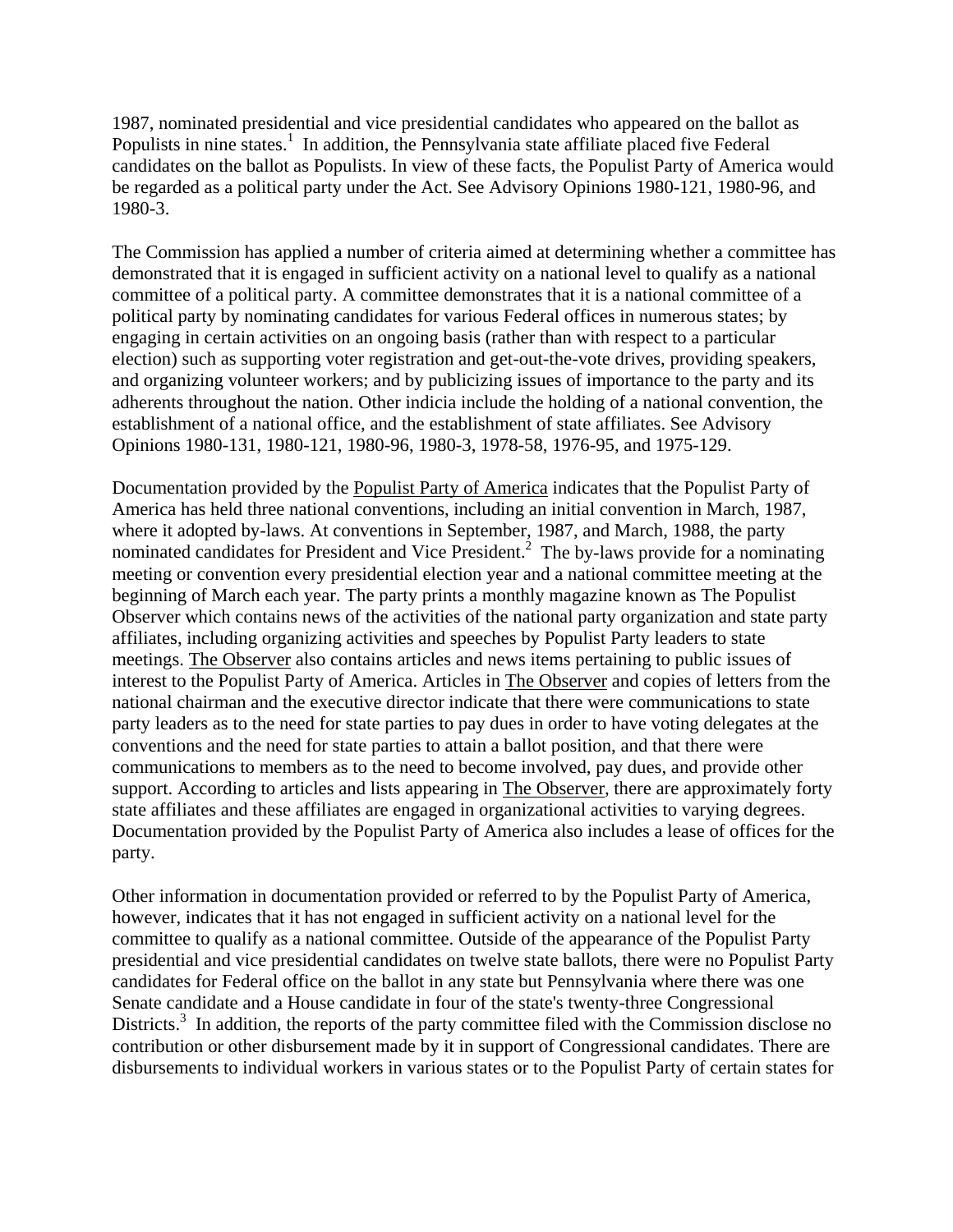'ballot access,' although articles in The Observer and other documentation appear to emphasize the placement of a presidential candidate on the ballot.

The Commission concludes that the Populist Party of America National Committee does not qualify as a national committee of a political party. Although the party committee has taken a number of steps to establish and conduct its activities as a national committee, it has not yet engaged in sufficient activity for various Federal offices in numerous states. See Advisory Opinion 1980-131. As a consequence of this determination, the committee may not avail itself of the \$20,000 and \$15,000 contribution limits set out at 2 U.S.C.  $441a(a)(1)(B)$  and  $441a(a)(2)(B)$ or the national party expenditure provisions of 2 U.S.C. 441a(d). The Commission's determination does not preclude the attainment by the committee of national committee status at a future date.

This response constitutes an advisory opinion concerning application of the Act or regulations prescribed by the Commission to the specific transaction or activity set forth in your request. See 2 U.S.C. 437f.

Sincerely,

(signed)

Danny L. McDonald Vice Chairman for the Federal Election Commission

Enclosures (AOs 1980-131, 1980-121, 1980-96, 1980-3, 1978-58, 1976-95, and 1975-129)

1. The ticket of David Duke and Floyd Parker appeared on the ballot as Populists in nine states, as Independents in two states, and as the candidates of the Patriotic Party in Iowa.

2. The party nominated George Hansen and Hubert Patty for President and Vice President respectively in September, 1987, and determined that if a vacancy occurred for either candidacy, the Executive Committee of the party would have the right to nominate a candidate. Two months later, Mr. Hansen turned down the nomination and the Executive Committee withdrew the names of Hansen and Patty. In March, 1988, the convention nominated David Duke for President and Bo Gritz for Vice President. Shortly there after, Gritz withdrew his name and the Executive Committee nominated Floyd Parker.

By notice filed with the Commission, David Duke designated the Populist Party of America National Committee as his principal campaign committee in the general election for President, and a separate account was apparently established for that purpose. See 2 U.S.C. 432(e)(3)(A)(i), 11 CFR 102.12.

3. The request states that there were candidates for state and local office in Pennsylvania, Rhode Island, and Colorado. Although a number of Populist statewide candidates appeared on the ballot